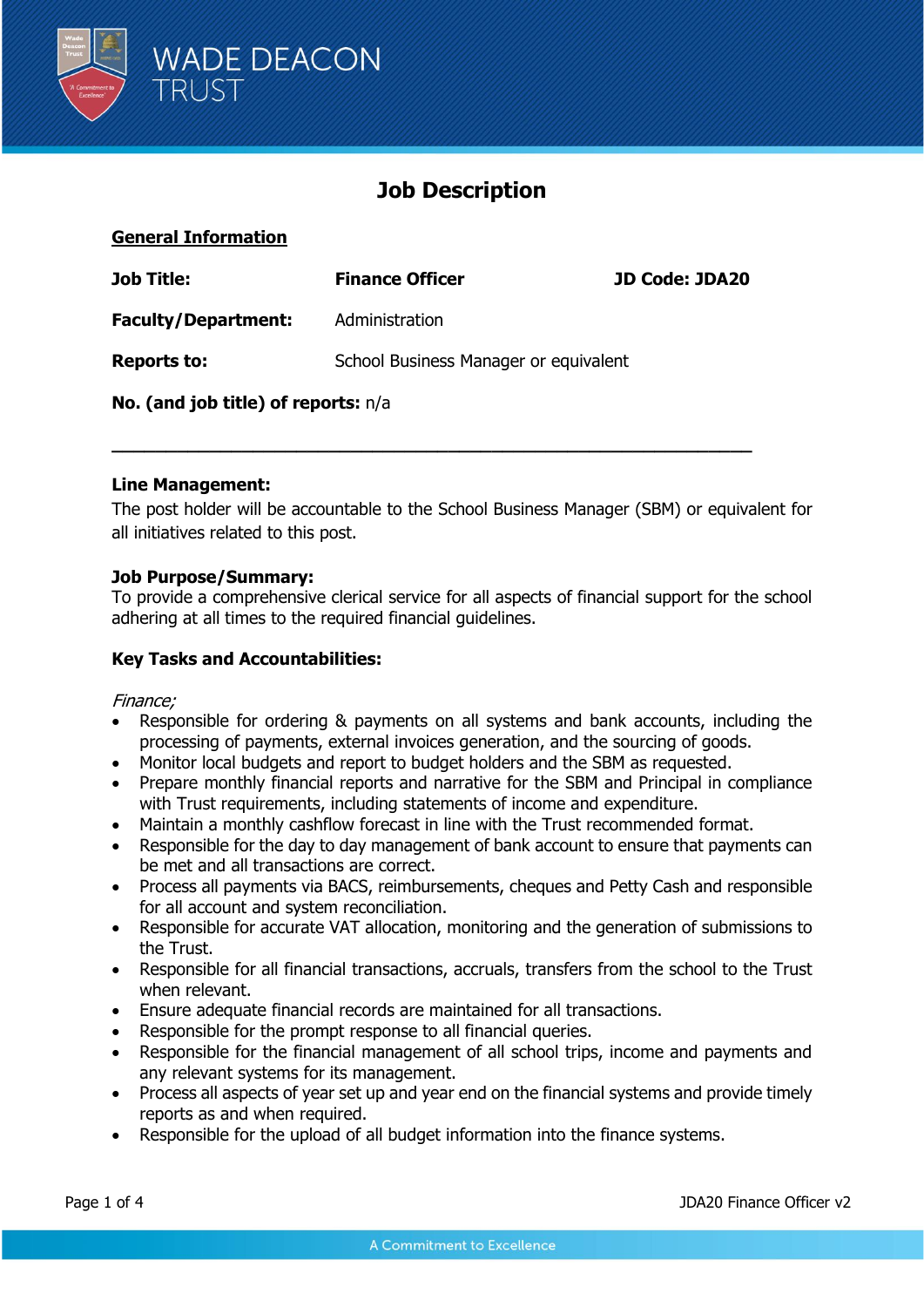

- Ensure that financial procedures are followed at all times by all staff and report any breaches in procedure to the SBM/Principal immediately.
- Ensure compliance with Trust financial policies and procedures.
- Responsible for supervision of any assigned support staff to include allocation, prioritisation and monitoring of workload.
- Assist in all aspects of administration support for the school as and when required.

#### Safeguarding and promoting the welfare of the child:

• Be aware of and comply with policies and procedures relating to safeguarding, health and safety, security, confidentiality and data protection, reporting all concerns to the appropriate people.

#### Other duties

- To carry out any other duties reasonably requested by the Principal and/or Line Manager
- All members of the administration team are expected to undertake a collective responsibility for ensuring that the office/kitchen area is kept tidy at all times.

This job description may be subject to amendment or modification at any time after consultation with the post holder. It is not a comprehensive statement of procedures and tasks but sets out the main expectations of the Academy in relation to the post holder's professional responsibilities.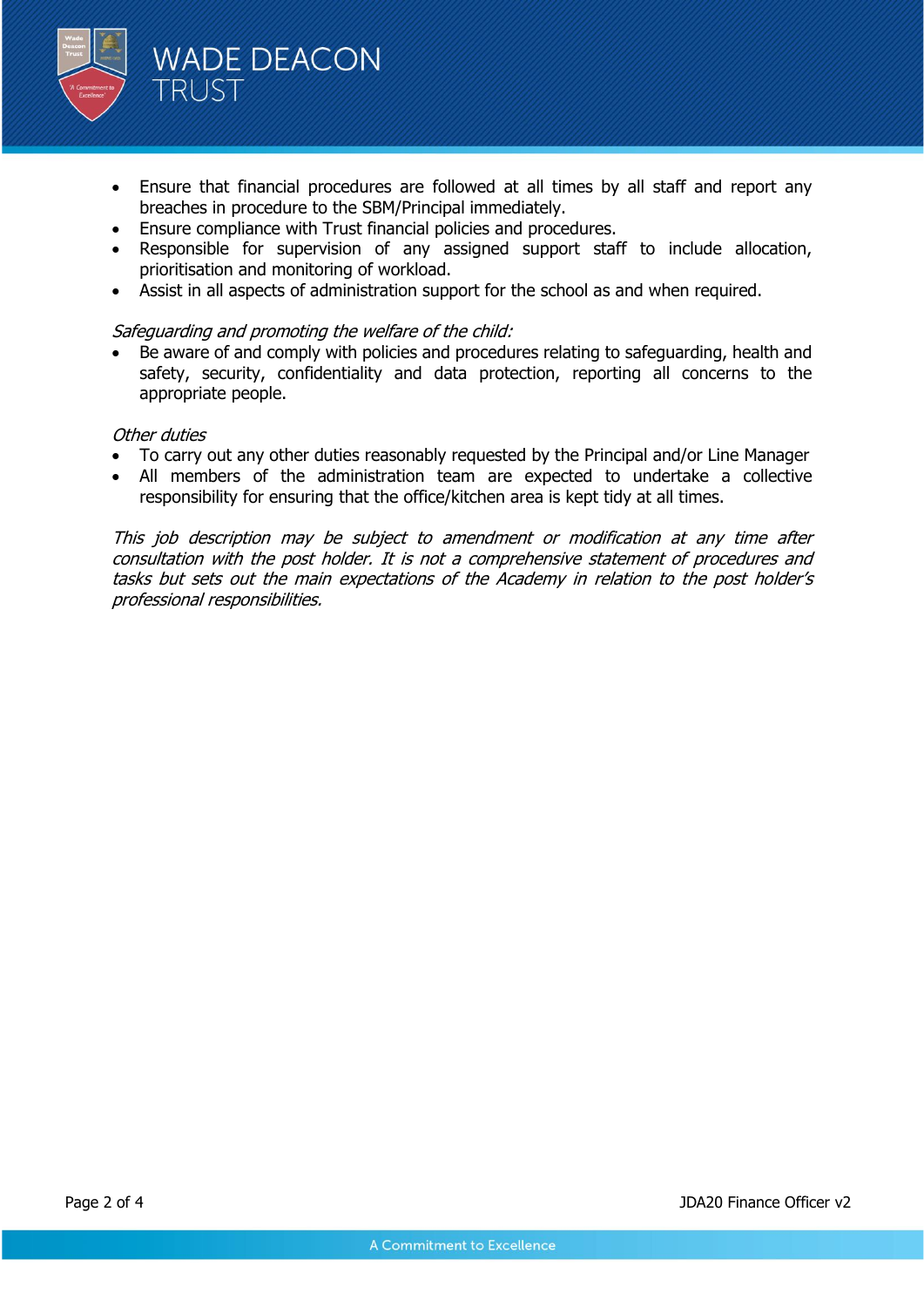

## **Person Specification**

| <b>CRITERIA</b>                     | <b>ESSENTIAL</b>                                                                                                                                                                                                                                                                                                                                                                                                                               | <b>DESIRABLE</b>                                                                                                                               |
|-------------------------------------|------------------------------------------------------------------------------------------------------------------------------------------------------------------------------------------------------------------------------------------------------------------------------------------------------------------------------------------------------------------------------------------------------------------------------------------------|------------------------------------------------------------------------------------------------------------------------------------------------|
| A. Education and<br>training        | GCSE A*-C or equivalent in English<br>$\bullet$<br>and Maths                                                                                                                                                                                                                                                                                                                                                                                   | Accounting<br>$\bullet$<br>qualification<br>Degree<br>$\bullet$<br>Evidence of<br>Continuous<br>Professional<br>Development                    |
| <b>B. Skills and abilities</b>      | To have the ability to prioritise and<br>$\bullet$<br>organise own workload<br>Relate to and work well with others<br>$\bullet$<br>as a member of a team<br>Good standard of ICT literacy<br>including the use of Microsoft Office<br>365 including Excel.                                                                                                                                                                                     | <b>ICT literacy</b><br>$\bullet$<br>including school<br>software such as<br>SIMS.                                                              |
| C. Knowledge &<br><b>Experience</b> | Experience the operation of financial<br>$\bullet$<br>controls and processes (purchasing<br>and income related)<br>Experience of financial administration,<br>including raising purchase orders,<br>preparing invoices for payment,<br>liaising with suppliers.<br>Experience of meeting deadlines to<br>ensure the effective management of<br>resources.<br>Experience of providing high-level<br>$\bullet$<br>support in a busy environment. | Experience of<br>$\bullet$<br>working in a school<br>office environment.<br>Experience using<br>$\bullet$<br><b>HCSS</b> financial<br>software |
| <b>D. Personal qualities</b>        | Commitment to promoting the ethos<br>$\bullet$<br>and values of the school.<br>Commitment to acting with integrity,<br>$\bullet$<br>honesty, loyalty and fairness<br>Efficient and meticulous in<br>organisation.<br>Ability to relate well to the full range<br>of stakeholders                                                                                                                                                               |                                                                                                                                                |
| E. Approach to work                 | Ability to work under pressure and<br>$\bullet$<br>prioritise effectively<br>Commitment to maintaining<br>$\bullet$<br>confidentiality at all times<br>Commitment to safeguarding and<br>equality<br>Embraces change well                                                                                                                                                                                                                      |                                                                                                                                                |

### **Once in post, the post holder will:**

• continue to maintain and demonstrate high standards;